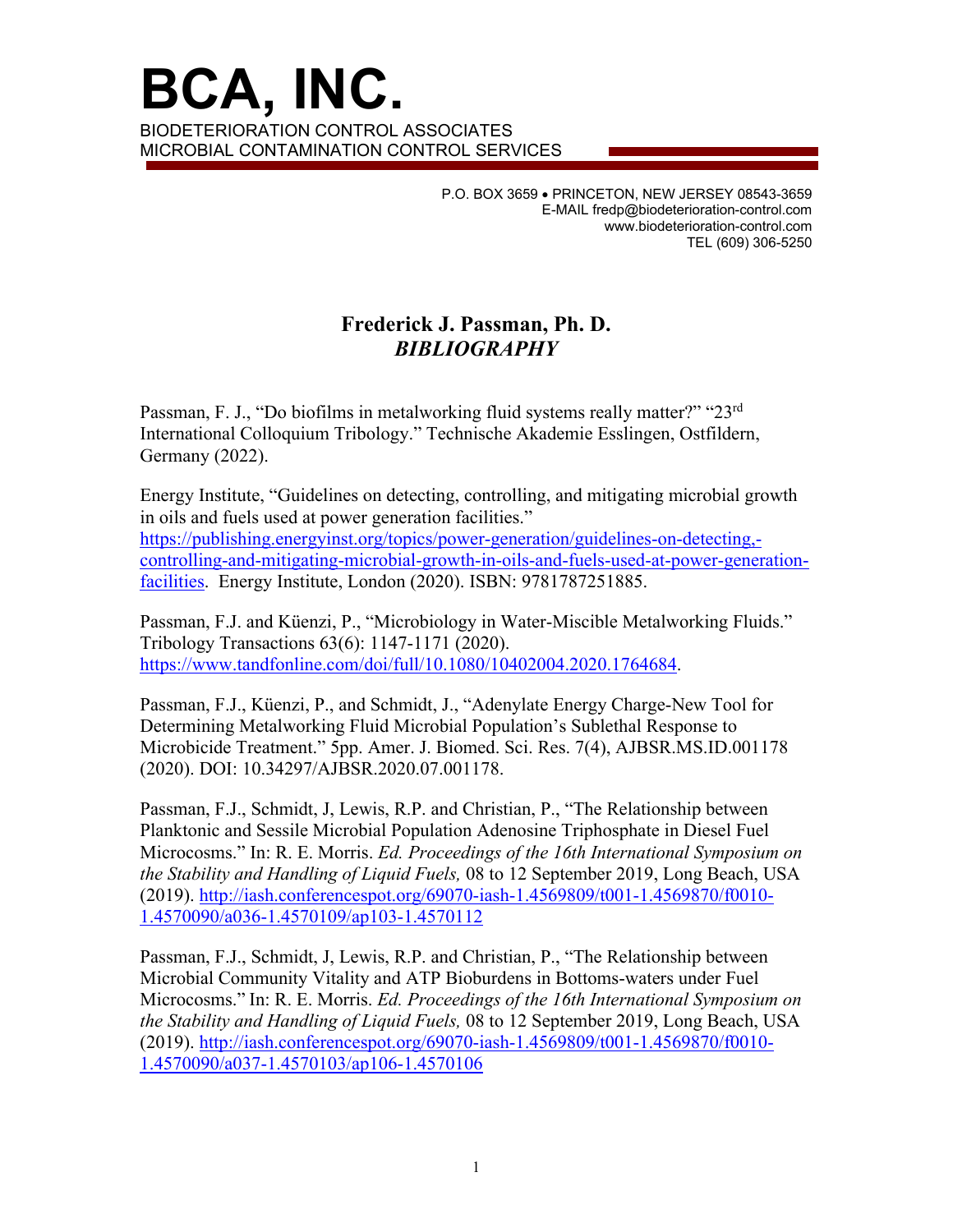Passman, F. J., Kelly, J., and Whalen, P., "Interlaboratory Study Comparing Two Fuel Microbiology Standard Test Methods." International Biodeterioration & Biodegradation, 141: 17-23 (2019). [https://doi.org/10.1016/j.ibiod.2018.07.005.](https://doi.org/10.1016/j.ibiod.2018.07.005)

Passman, F. J. "Chapter 35 – Biodeterioration." In: R. Shah and D. R. Forester, Eds. ASTM Manual 37 – Fuels and Lubricants Handbook: Technology, Properties, Performance, and Testing, 2<sup>nd</sup> Edition, ASTM International, West Conshohocken, pp:1231-1273 (2018). DOI: 10.1520/MNL3720150021.

Passman, F. J. "Chapter 8 – Sampling." In: S. J. Rand and A. W. Verstuyft, Eds. ASTM Manual 1 – Significance of Tests for Petroleum Products–9<sup>th</sup> Edition, ASTM International, West Conshohocken, pp: 119-142 (2018). ISBN 978-0-8031-7108-4.

Passman, F. J. "Chapter 11 – Microbiology of Metalworking Fluids" In: J. Byers. Ed. Metalworking Fluids, 3<sup>rd</sup> Ed. CRC Press, Boca Raton, pp: 241-284 (2018). ISBN: 9781498722223.

Passman, F. J., Kelley, J. and Whalen, P., "Collecting Appropriate Samples for Fuel & Fuel System Microbiological Examination – an Interlaboratory Study Case Study." "11th International Colloquium Fuels – Conventional and Future Energy for Automobiles." Technische Akademie Esslingen, Ostfildern, Germany. On CD. (2017).

Montenaz, G., Passman, F., Machtiger, N., Montemayor, R. and Whalen, P., "Bioluminescence Testing for Rapid Detection of Microbial Contamination in Aqueous Polymer Emulsions." International Biodeterioration & Biodegradation 114:216-221 (2016). [http://dx.doi.org/10.1016/j.ibiod.2016.06.007.](http://dx.doi.org/10.1016/j.ibiod.2016.06.007)

Passman, F.J. and Eachus, A.C., "Impact of Biocidal Products Regulation on microbial contamination control in metalworking fluids." "20th International Colloquium Tribology." Technische Akademie Esslingen, Ostfildern, Germany. On CD. (2016)

Passman, F.J., "Collecting appropriate samples for fuel & fuel system microbiological examination." In: Bartz, W. J. Ed. 10th International Fuels Colloquium. Technische Akademie Esslingen, Ostfildern, Germany. On CD. (2015)

Koch, T., Passman, F., and Rabenstein, A., "Comparative study of microbiological monitoring of water-miscible metalworking fluids." International Biodeterioration & Biodegradation 98(1):19-25 (2015), [http://dx.doi.org/10.1016/j.ibiod.2014.11.015.](http://dx.doi.org/10.1016/j.ibiod.2014.11.015)

Passman, F.J. and Küenzi, P., "A Differential Adenosine Triphosphate Test Method for Differentiating between Bacterial and Fungal Contamination in Water-Miscible Metalworking Fluids" International Biodeterioration & Biodegradation 99:125-137 (2015), https://doi.org/10.1016/j.ibiod.2015.01.006.

Passman, F. J., Duguay, J., Maradukhel, G., and Merks, M., "Adenosine triphosphate testing – recent advances in the differentiation between bacterial and fungal contamination and detection of dormant microbes in fuel and fuel associated water samples. In: R. E. Morris. *Ed. Proceedings of the 13th International Symposium on the*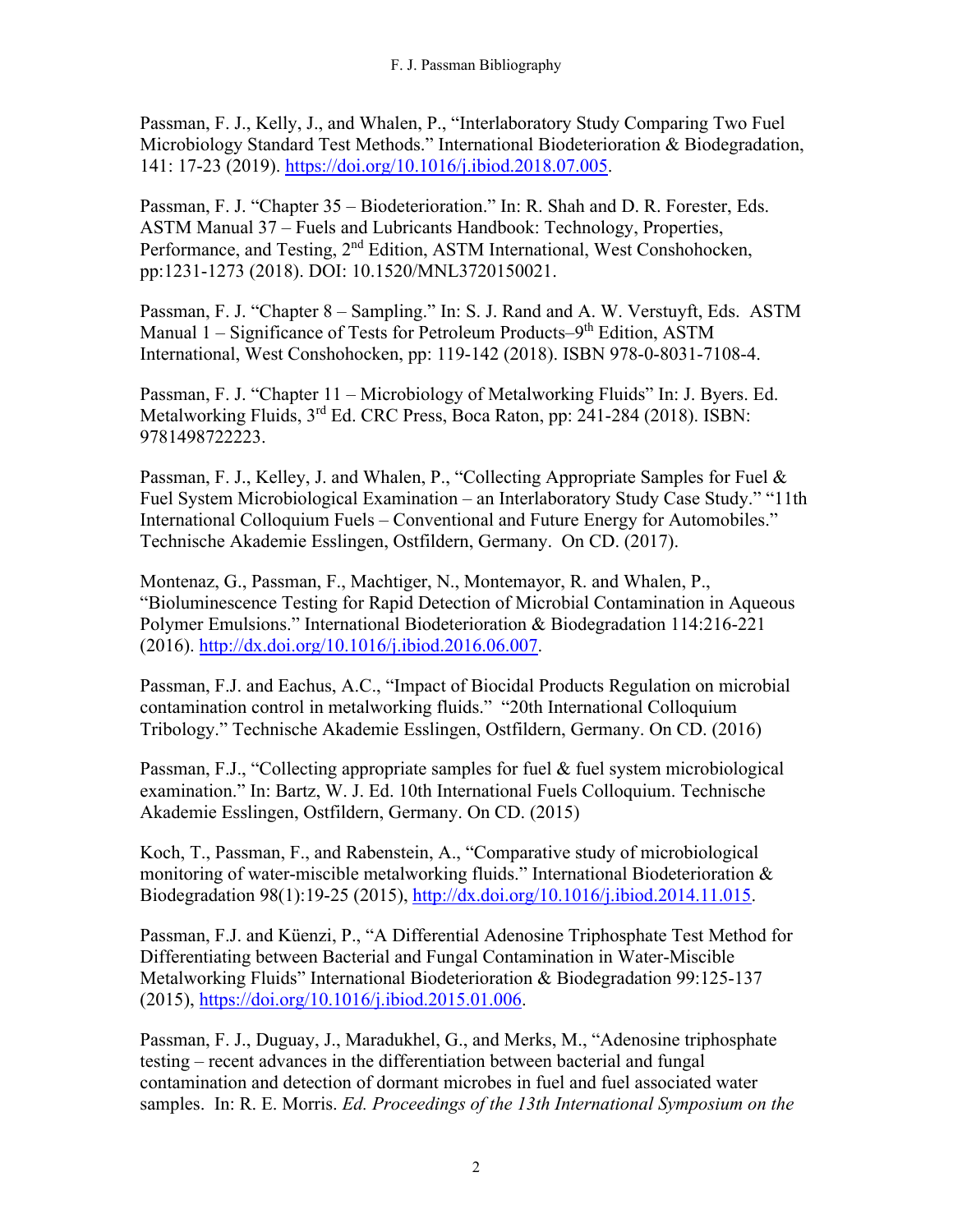*Stability and Handling of Liquid Fuels*; 06-10 October 2013, Rhodes, Greece. <http://iash.omnibooksonline.com/> (2014)

Passman, F. J., Maradukhel, G., and Merks, M., "Recent advances in the detection and quantification of microbial contamination in fuel systems." In: Bartz, W. J. Ed. 9th International Fuels Colloquium. Technische Akademie Esslingen, Ostfildern, Germany. On CD. (2013)

Passman, F. J., "Microbial Contamination Control in Fuels and Fuel Systems Since 1980 – A Review." International Biodeterioration & Biodegradation 81(1): 87-104 (2012), <http://dx.doi.org/10.1016/j.ibiod.2012.08.002>

Passman, F.J. and Whalen, P.A., "Interlaboratory Study on the Analysis of Adenosine Triphosphate in Metalworking Fluids." In: Bartz, W. J. *Ed.* "18th International Colloquium Tribology." Technische Akademie Esslingen, Ostfildern, Germany. On CD. (2012)

Passman, F. J., Kauffman, R. E., Munson, G. L. "The Use of Non-Chemical Technologies to Control Microbial Contamination in Aviation Fuels." In: Bartz, W. J. *Ed.* 8th International Fuels Colloquium. Technische Akademie Esslingen, Ostfildern, Germany. On CD. (2011)

Passman, F. J. "Current Trends in MWF Microbicides. " Tribol. Lub. Technol., 66(5): 31-38. (2010).

Passman, F. J., Egger, G. L. II, Hallahan, S., Skinner, B. W. and DeSchepper, M. "New ASTM Test Method for Using Adenosine Triphosphate to Measure Biomass in Metalworking Fluids." In: Bartz, W. J. *Ed.* "17th International Colloquium Tribology." Technische Akademie Esslingen, Ostfildern, Germany. On CD. (2010)

Passman, F. J., Lewis, R. P., Palmer, J.L. and Reid, H. "Effect of Ethanol on Microbial Proliferation in Unleaded Gasoline Microcosms." In: R. E. Morris. *Ed. Proceedings of the 11th International Conference on the Stability and Handling of Liquid Fuels*; 18-22 October 2009, Prague, Czech Republic.<http://iash.omnibooksonline.com/> (2009)

Passman, F. J., Egger, G. II, Hallahan, S., Skinner, B., and DeSchepper, M. "Real-time Testing of Bioburdens in Metalworking Fluids Using Adenosine Triphosphate." Tribol. Trans. 52(6): 288-292. (2009)

Passman, F. J., Rossmoore, K. and Rossmoore, L. "Relationship between the Presence of Mycobacteria and Non-mycobacteria in Metalworking Fluids." Tribol. Lub. Technol. 65(3): 52-55. (2009)

Passman, F. J. "Using Adenosine Triphosphate to Quantify Bioburdens in Various Liquid Fuels." 7th International Fuels Colloquium." Technische Akademie Esslingen, Ostfildern, Germany. On CD. (2009)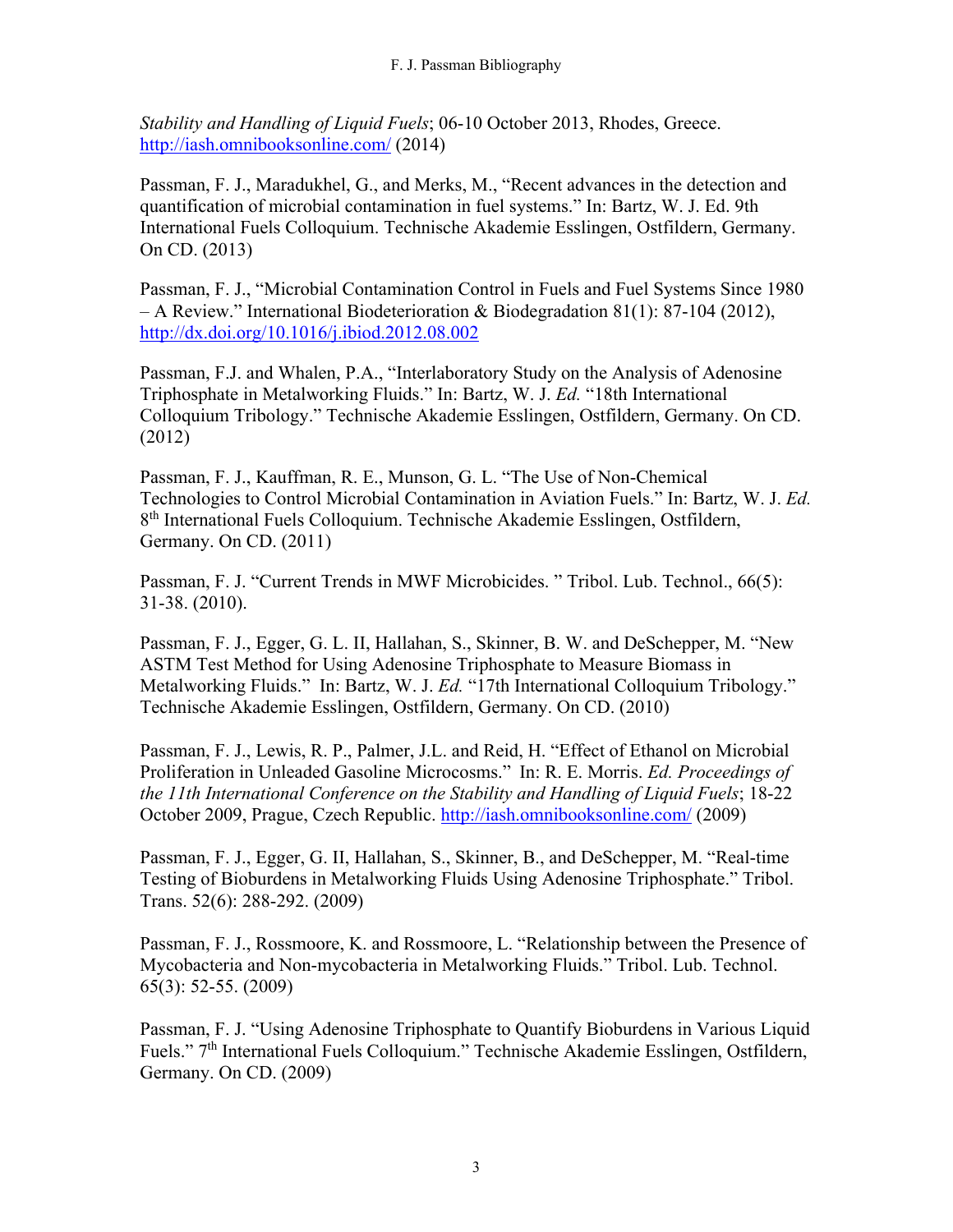Passman, F. J. "Filling the Data Gaps – A Call for Collaborative Database." AB539, The Industrial Metalworking Environment: The 3rd Symposium on the Assessment and Control of Metal Removal Fluids. Independent Lubricant manufacturers Association, Alexandria, Virginia. On memory stick. (2008)

Passman, F. J. "Metalworking Fluid Microbicides – A Global Perspective." AB 531, The Industrial Metalworking Environment: The 3rd Symposium on the Assessment and Control of Metal Removal Fluids. Independent Lubricant manufacturers Association, Alexandria, Virginia (on memory stick) (2008)

Passman, F. J. "Metalworking Fluid Microbes – What We Need to Know to Successfully Understand Cause and Effect Relationships." Tribol. Trans. 51(1): 107-117 (2008)

Passman, F. J. and Eachus, A.C. "Metalworking Fluid Microbes and Worker Health – A U.S. Perspective." In: Bartz, W. J. *Ed.* "16th International Colloquium Tribology." Technische Akademie Esslingen, Ostfildern, Germany. On CD. (2008)

Passman, F. J., English, E. Lindhardt, C. "Using Adenosine Triphosphate Concentration as a Measure of Fuel Treatment Microbicide Performance." In: R. E. Morris. *Ed. Proceedings of the 10th International Conference on the Stability and Handling of Liquid Fuels*; 7-11 October, 2007, Tucson, Arizona

Passman, F. J. and A. C. Eachus. "Adenosine Triphosphate as a Rapid measure of Microbial Contamination in Fuel Systems. In: Bartz, W. J. *Ed.* "Fuels 2007 – 6<sup>th</sup> International Colloquium." Technische Akademie Esslingen, Ostfildern, Germany. pp: 689-695.

Passman, F. J. "Chapter 9 – Microbiology of Metalworking Fluids" In: J. Byers. *Ed.*  Metalworking Fluids, 2<sup>nd</sup> Ed. CRC Press, New York, pp: 195-229 (2006) ISBN: 9781574446890.

Passman, F. J. and A. C. Eachus. "Mycobacteria and Metalworking Fluids – A U.S. Perspective." In: Bartz, W. J. *Ed.* "15th International Colloquium Tribology." Technische Akademie Esslingen, Ostfildern, Germany. On CD. (2006)

Passman, F. J. "ASTM Symposium on the Recovery and Enumeration of Mycobacteria from the Metalworking Fluid Environment." Journal of ASTM Internat. **2**(9) JAI12835, www.astm.org (2005).

Passman, F. J. and J. Dobranic. "Relative Biodegradability of B-100 Biodiesel and Conventional Low Sulfur Diesel Fuels." In: R. E. Morris. *Ed. Proceedings of the 9th International Conference on the Stability and Handling of Liquid Fuels*; 18 -22 September, Sitges, Spain. On CD. (2005)

Eachus, A. C. and F. J. Passman. "Applications of a Morpholine-Derivative Product in Fuel Preservation." In: Bartz, W. J. *Ed.* "Fuels 2005 – 5<sup>th</sup> International Colloquium." Technische Akademie Esslingen, Ostildern, Germany. pp: 477-481. 20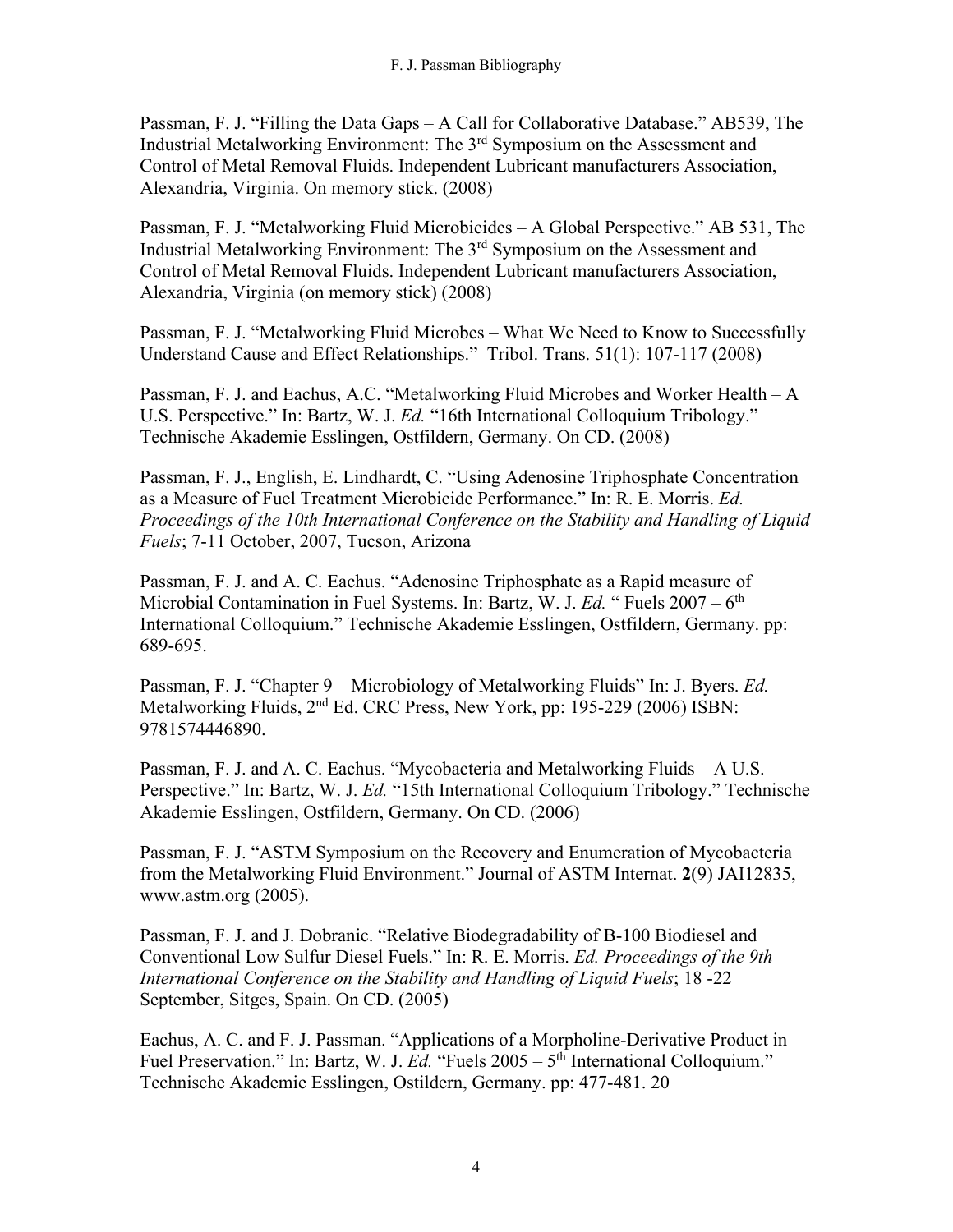Passman, F. J., L. Loomis and J. Sloyer. "Non-conventional Methods for Estimating Fuel System Bioburdens Rapidly." In: R. E. Morris. *Ed. Proceedings of the 8th International Conference on the Stability and Handling of Liquid Fuels*; 14-19 September 2003, Steamboat Springs, CO.

Passman, F. J. "Chapter 1 – Introduction to Fuel Microbiology." In: Passman, F. J. *Ed .* "Manual 47 - Fuel and Fuel System Microbiology: Fundamentals, Diagnosis and Contamination Control." ASTM International, West Conshohocken, pp: 1- 13 (2003).

Passman, F. J. *Ed .* "Manual 47 - Fuel and Fuel System Microbiology: Fundamentals, Diagnosis and Contamination Control." ASTM International, West Conshohocken, 114 p. (2003).

Passman, F. J. "The Gentle Art of Writing Articles." Lub. Eng. 58 (7): pp: 39-41 (2002).

Passman, F. J. and H. W. Rossmoore. "Reassessing the Health Risks Associated with Employee Exposure to Metalworking Fluid Microbes." Lub. Eng. 58 (7): pp: 30-38 (2002).

Passman, F. J., B. L. McFarland and M. J. Hillyer. "Oxygenated Gasoline Biodeterioration and its Control in Laboratory Microcosms." Intl. Biodeter. Biodeg. 47 (2): 95-106 (2001).

Passman, F.J. "New Guides for Diagnosing and Controlling Microbial Contamination in Fuels and Fuel Systems" *In* H. N. Giles, *Ed*.: Proceedings of the 7th International Conference on the Stability and Handling of Liquid Fuels; 24-29 September, 2000, Graz, Austria (2001).

Passman, F. J., J. Summerfield and J. Sweeney. "Field Evaluation of a Newly Registered Metalworking Fluid Biocide" Lub. Eng. 56 (10): pp: 26-32 (2000)

Passman, F. J. "Microbes and Fuel Retailing: The Hidden Costs of Quality." Nat. Petrol. News 91 (7): pp: 20-23 (1999).

Passman, F. J., B. L. McFarland and M. J. Hillyer. "Ability of Fuel and Water Soluble Biocides to Prevent Microbial Succession Changes to Oxygenated Gasoline and Synthetic Tank Water Bottom Chemistry in Laboratory Microcosms." *In* H. N. Giles, Ed.: *Proceedings of the 6th International Conference on the Stability and Handling of Liquid Fuels*; 12 - 17 October, 1997, Vancouver, B.C., Canada (1998).

Passman, F. J. "Biocides for Lubricant Rancidity and Biofouling Prevention." *Iron and Steel Eng.* 74 (10): 41 - 45 (1997).

Passman, F. J. "Formaldehyde Risk in Perspective: A Toxicological Comparison of Twelve Biocides." *Lub. Eng.* 52 (1): 68 - 80 (1996).

Passman, F. J. "Opening Your Biocides Toolbox." Nat. Petrol. News 87 (9) (1995).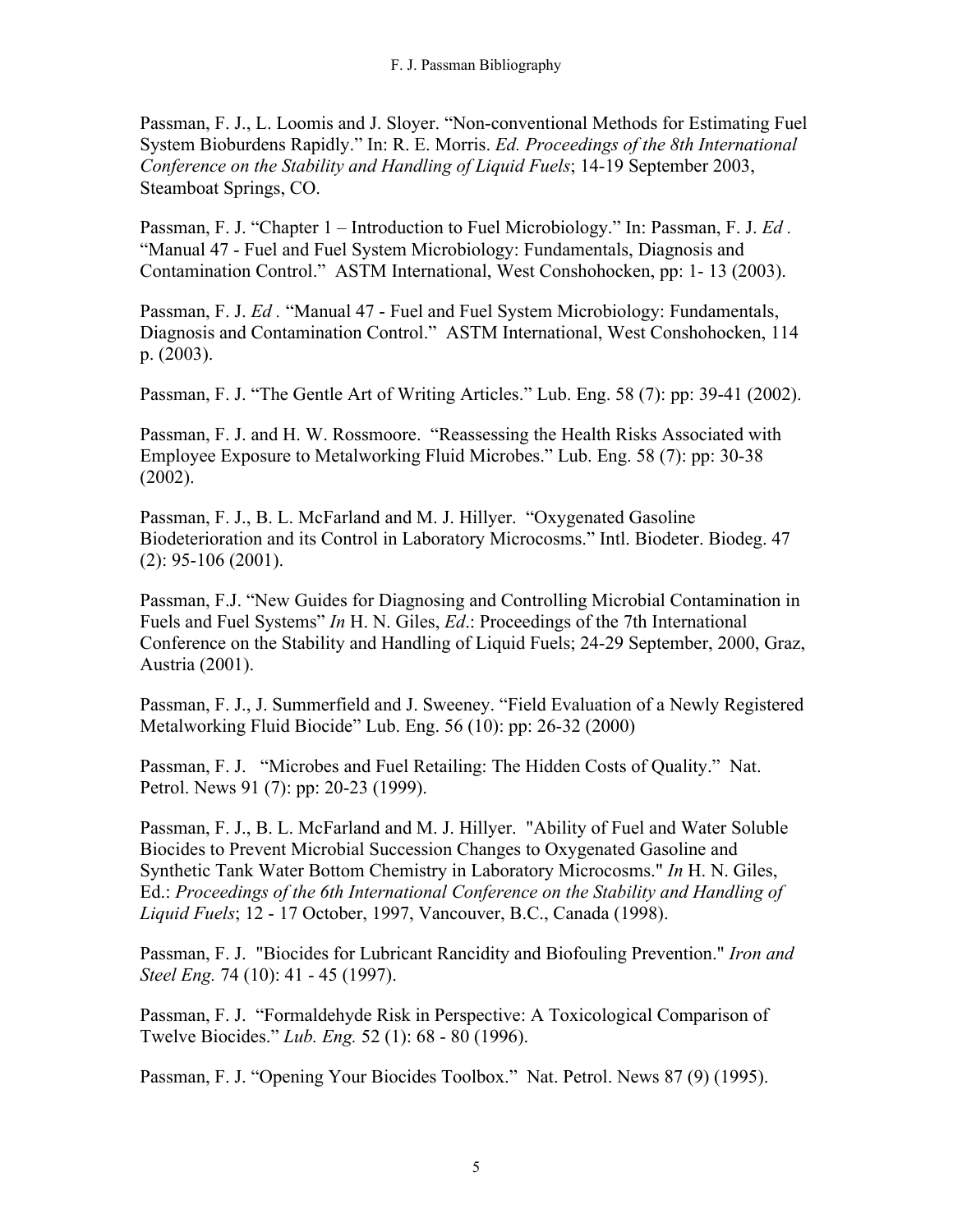Chesneau, H. L., F. J. Passman and D. A. Daniels. "Case Studies: Use of Filtration, Isothiazolin and Nitro-Morpholine Biocides to Control Microbial Contamination in Fuel Storage and Distribution Systems." *In* H. N. Giles, Ed.: *Proceedings of the 5th International Conference on the Stability and Handling of Liquid Fuels*; 03 - 07 October 1994, Rotterdam, The Netherlands. U.S. Department of Energy, Washington, DC; DOE/CONF-941022, 1995. pp 113 - 128.

Passman, F. J., H.L. Chesneau and D.A. Daniels. "Catalase Measurement: A New Field Procedure for Rapidly Estimating Microbial Loads in Fuels and Water-Bottoms." *In* H. N. Giles, Ed.: *Proceedings of the 5th International Conference on the Stability and Handling of Liquid Fuels*; 03 - 07 October 1994, Rotterdam, The Netherlands. U.S. Department of Energy, Washington, DC; DOE/CONF-941022, 1995. pp 151 - 171.

Passman, F. J. "Controlling Microbial Contamination." Nat. Petrol. News: 87 (1). (1995).

Passman, F. J. "Knowing When You Have Contamination." Nat. Petrol. News: 86 (10). (1994).

Passman, F. J. " Catalase as an Indicator of Microbial Contamination in Fuel Oils." Paper No. 94-8. *In* R.J. McDonald, Ed. *Proceedings of the 1994 Oil Heat Technology Conference and Workshop, March 24 - 25, 1994.* U.S. Department of Energy, Brookhaven National Laboratory, Upton. BNL-52430, 1994. pp. 103 - 122.

Passman, F.J. "Controlling Microbial Contamination in Metal Working Fluids., In: *Metal Working Fluids*, March 16 - 18, 1992. Society of Manufacturing Engineers, Dearborn, MI. SME Technical Paper MF92-127, 1992. 15 pp.

Passman, F. J. and S.R. Burak. "Contamination of Diesel Fuel: Impact, Causes & Prevention." *Mar. Report./Eng. News.* Jan., 1992. p. 16.

Passman, F. J. and J. L. Pohlman. "Performance Characteristics of a Nitroparaffin-Based Fuel Preservative." *In* H. N. Giles, Ed. *Proceeding of the 4th International Conference on the Stability and Handling of Liquid Fuels*; Orlando, Florida, USA, November 19-22, 1991. U.S. Department of Energy, Washington, DC. DOE/CONF-911102, 1992. pp: 703 - 717.

Soeder, K. and F. J. Passman. "Tris(hydroxymethyl)nitromethane: An Evaluation of a Versatile Cooling Water Treatment Cooling Water Treatment Microbicide. CTI Technical Paper Number TP90-06. Presented at *1990 Annual Meeting. Cooling Tower Institute*, Houston, TX. 24 pp.

Passman, F. J. "Microbial Problems in Metalworking Fluids: A Primer." Presented at *SME Metalworking Coolants Clinic*, March, 1990. Society of Manufacturing Engineers, Dearborn, MI. 1990.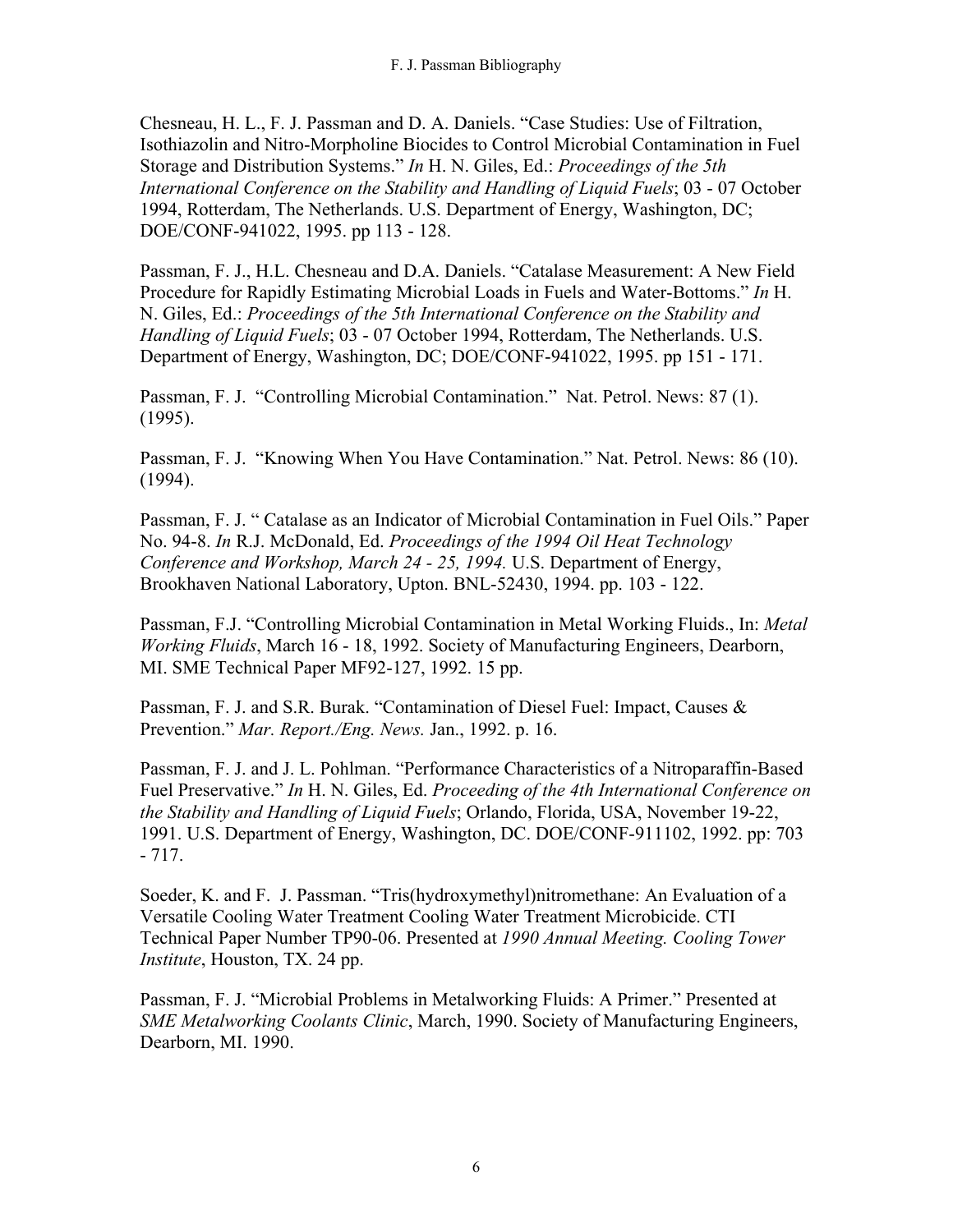Douglas, H., H. W. Rossmoore, F. J. Passman and L.A. Rossmoore. "Evaluation of Endotoxin-Biocides Interaction by the *Limulus* Amoebocyte Assay." *Devel. Ind. Microbiol.* **31**: 221-224 (1990).

E. C. Hill, F. J. Passman and J. L. Pohlman. "A Bioassay for Estimating Biocide Concentrations in Used Metalworking Fluids." Presented at *Annual Meeting, Society for Tribology and Lubrication Engineering*, May, 1989.

Passman, F. J. "Monitoring Microbial Contamination in Metalworking Fluids." Presented at *SME Metalworking Fluids Clinic,* May, 1989. Society of Manufacturing Engineers, Dearborn, MI. SME Technical Paper MR89-454. 1989. 25 pp.

Passman, F. J. "Microbial Problems in Metalworking Fluids." *Lub. Eng.* **44**: 431-433 (1988).

Robinson, G. N., J. L. Pohlman and F. J. Passman. "Optimizing Biocide Efficacy and Synergy Testing with Experimental Design Software." Presented at *Annual Meeting, Society for Tribology and Lubrication Engineering*, May, 1988. 32 pp.

Passman, F. J. "Factors Affecting Biocide Performance in Metalworking Systems." Presented at *SME Metalworking Fluids Clinic,* March, 1988. Society of Manufacturing Engineers, Dearborn, MI.

Passman, F. J. "Microbiology of Metalworking Fluids." *Metalfax*, October, 1987. 3 pp.

Vahle, H. R. and F. J. Passman. "Controlling Coolant Contamination." *Machine and Tool Blue Book*, October, 1986. 7 pp.

Passman, F. J. and G. E. Jones. "Preparation and Analysis of *Pseudomonas putida* Cells for Elemental Composition." *Geomicrobiol. J.* **4**: 191-206 (1985). <http://dx.doi.org/10.1080/01490458509385931>

Passman, F. J. "A Catalase test for Quickly Estimating Microbial Loads in Metalworking Fluids." Presented at *SME Metalworking Fluids Clinic,* March, 1984. Society of Manufacturing Engineers, Dearborn, MI. SME Technical Paper MR84-916, 1984. 28 pp.

Passman, F. J. "Recovery of *Aspergillus fumigatus* Aerospora from Municipal Sewage Sludge Composting Operations in the State of Maine." *Mycopathologia,* **83**: 41-51 (1983).

Castor, T. P., J.B. Edwards and F. J. Passman. " Response of Mobility Control Agents to Shear, Electrochemical and Biological Stress." *In* D.O. Shah Ed. *Surface Phenomena in Enhanced Oil Recovery*. Plenum Press, NY. pp: 773-820 (1981).

Passman, F. J. "Atmospheric Fungus Transport in the Vicinity of Woodwaste Handling Facilities." *In* National Council of the Paper Industry for Air and Stream Improvement, Special Report, 80-83, 1980. p. 3.